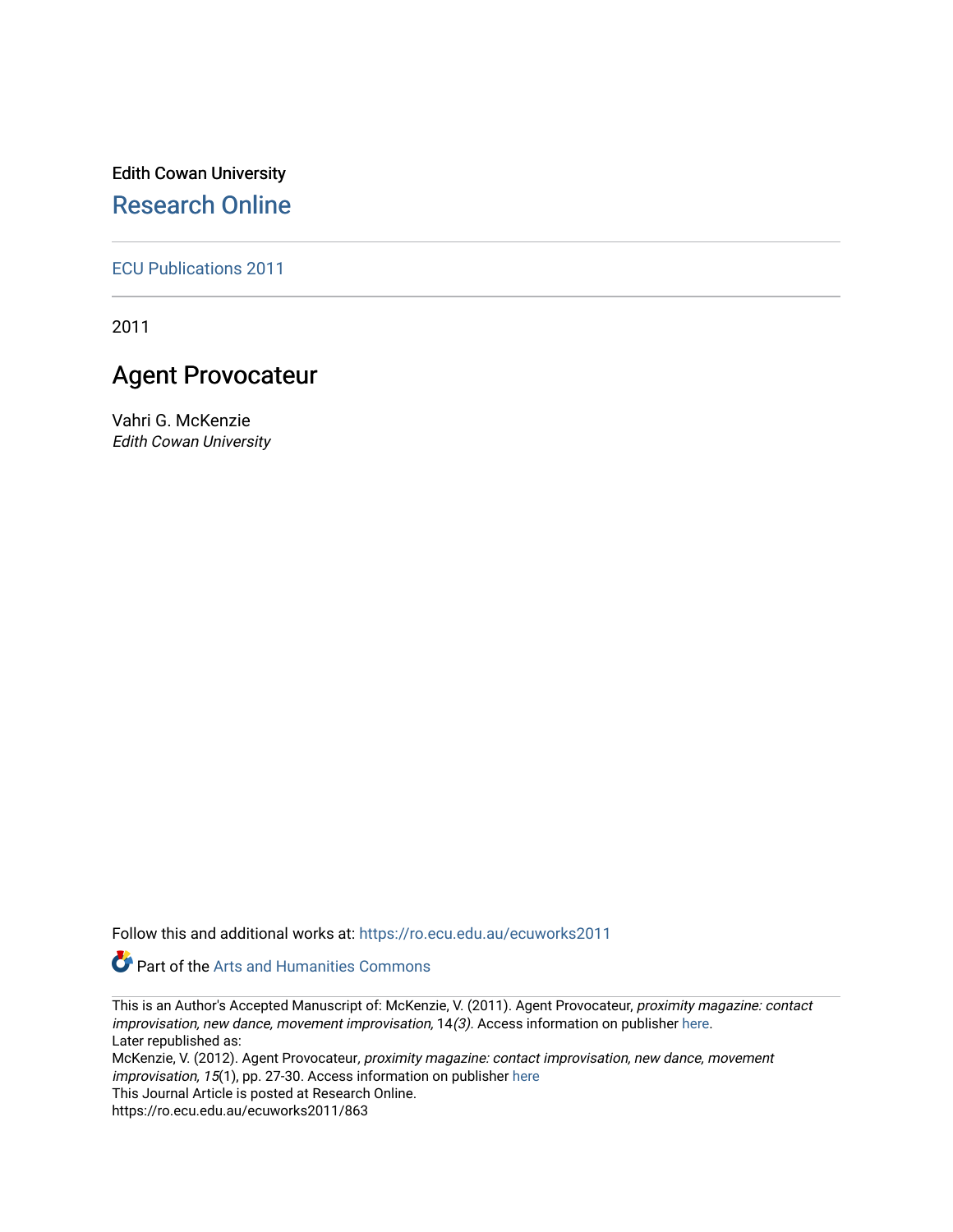## **agent provocateur**

Felix Ruckert, Berlin-based choreographer, recently presented workshops in three Australian cities. Each reflected an aspect of his artistic practice and shared an element of provocation: to the individual participants, to social norms and to what we comfortably understand as contact improvisation.

#### **The Perth workshop: non-traditional approaches to Cl**

Ruckert was brought to Perth by STRUT dance to offer Rituals of Intimacy, a workshop he describes as non-traditional approaches to contact improvisation. Amongst other things, it is about body fluids and inner waters, where the body's secretions are seen to be associated with emotional states. Somatic explorations are linked with familiar Cl techniques. For example, one **series starts with eye exercises - eyes are wet**  and open  $-$  then moves into pouring weight. Eyes 'liquefy' - they produce tears - which conjure the sensation of liquefying ones body to pour one's weight smoothly from the floor onto another surface, usually another body. This approach, argues Ruckert, makes the abstract concrete, the impersonal, personal and the purely technical becomes emotional, which aids understanding.

Other activities were more challenging. On the first day we performed a heaviness exercise that involved distributing one's full weight onto the supine body of a partner. This was familiar to me, but the next development was something that I've played with in my contact dances without verbally declaring my intentions. The underneath partner tries to slowly move, roll and escape from the top partner, while the top person moves and rolls in order to stay on top. When I've done thls I've (privately) called the game Hop on Pop (after the Dr Seuss story) which for me captures something of its 'dark play' overtones. It is playful, but also powerful: the aim is to remain on top. It is easier

#### **Vahri McKenzie**

to 'win' with someone bigger underneath and so I've only ever played with a man. This leads me to question my motivations: in not verbally declaring the game am I acknowledging its power-play aspects? In only choosing men to play with am I addressing only physical advantage within the game or social (sexual) context too? I don't know, but this is the kind of tricky question that Rituals of Intimacy encouraged me to ask.

#### **Sydney and Melbourne workshops: more than Cl**

While in Australia, Ruckert also offered workshops as part of Xplore Festival, an 'event on creative sexuality, BDSM, tantra, ritual and other body practices', which he founded in Berlin. These workshops included Dancing the Whip: Flogging in Movement and Resistance Play. Unconventional approaches to Cl are a staple of the Xplore workshops. Ruckert identifies a link **between contact improvisation and his interest**  in the practice of bondage/discipline/sadism/ **masochism, centring on clear communication:**  dance and BDSM are both physical dialogues where skilful non-verbal communication is the key to a successful interaction. He discovered BDSM while researching physical pain for his production Secret Service and was attracted to it for its powerful drama. He noted the theatrical power of the victim, who will always draw a viewer's eye, **because the victim is so present to the experience**  of strong emotion. Ruckert likes to work with physical pain because of its immediacy and its connection to the primary emotions. It permits a very direct approach to emotion in general and any workshop that starts with pain, he claims, gets right to fear, sadness and embarrassment.

 $roximity>$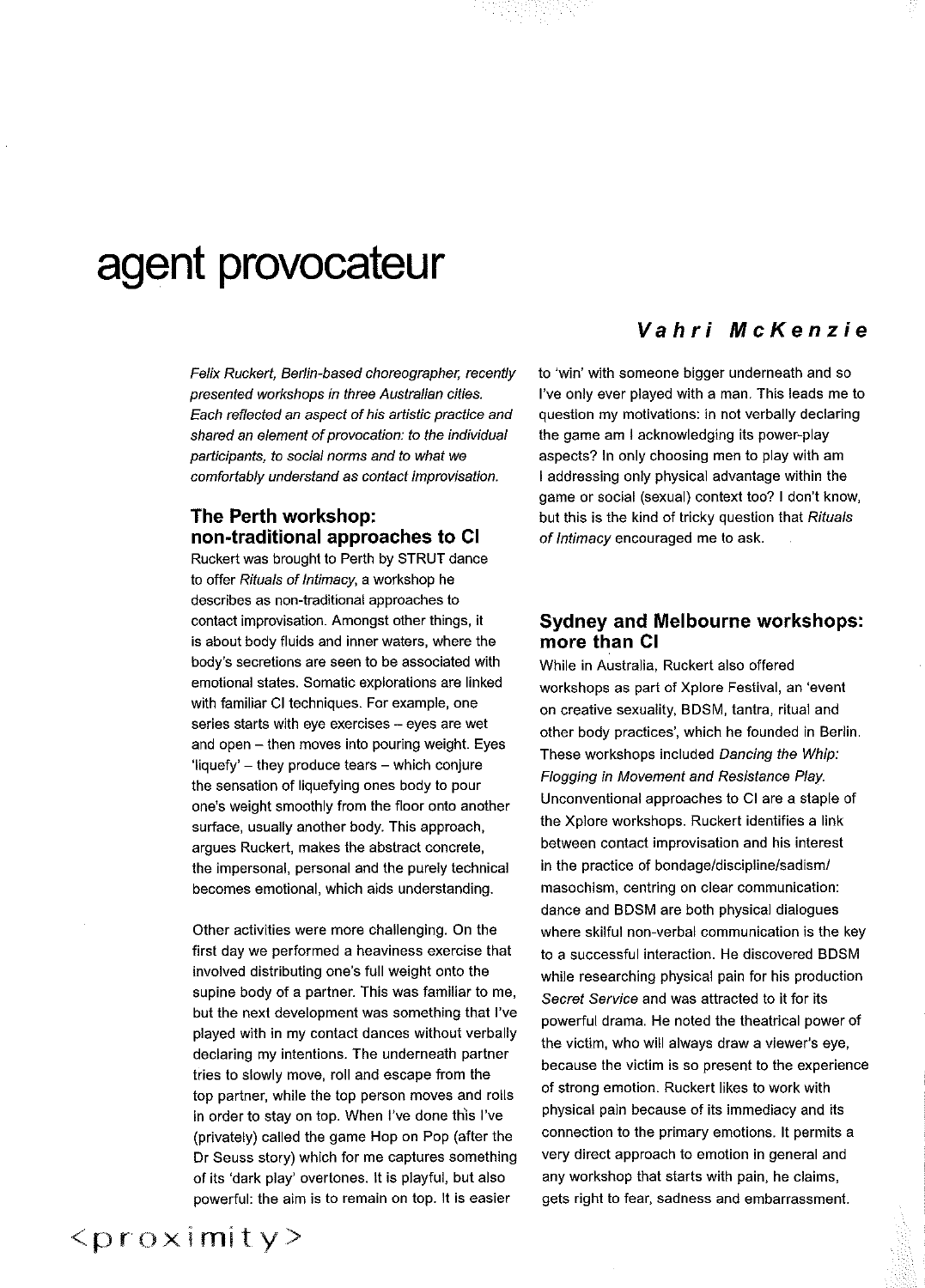In Resistance Play, Ruckert begins with 'No' activities: resisting, avoiding, pushing, verbally insulting. Participants are given strategies to distinguish between 'a mind "no"' and a 'real "no"'. This method is used because, he argues, it is so much more difficult for us as a culture to say 'no'. We are taught 'yes' first of all. Accurate differentiation is drawn into his approach to contact improvisation. In Cl we are taught to do what we like, Ruckert says, but sometimes we **are not sure what we like: an experience can fall**  between yes and no, I like it/I don't like it. The resistance score helps participants to find clarity.

## **Sometimes we are not sure what we like: an experience can fall**  between yes and no,<br>I like it/I don't like it.

Some may object that this approach is unnecessary and nasty. Who would want to intentionally cause pain, and why? I can think of two possible reasons. Hellen, another Perth participant who entered the Rituals of Intimacy workshop with a sense of open curiosity, acknowledged, 'I was not comfortable when I was supposed to hurt and be hurt, but I recognise the importance of that exercise: it was to understand **our boundaries and to motivate us for a dance**  with passion, instinct and feeling.' Hellen identifies a link between her discomfort and the passionate dance that followed, a strong reaction to pain which calls up responses you wouldn't normally see. Like Ruckert she notes the close relationship between internal conflict and drama: emotion is key to each.

Secondly, we do not experience pain in the same way or in the same places. What actually hurts a particular individual is interesting to me, and reminds me of a question I asked David Corbet at my first ACIC: 'How can I dance so that I bruise less?'

He said, 'Your body will learn not to bruise.' I thought he was fobbing me off, but it turned out to be true. Many dancers have a story about the teaching injury, a pain that contributed to moving differently and understanding more about their movement. Using pain to explore our physical limits, to probe them and perhaps move the threshold beyond, is in my view, a legitimate physical practice.

#### **Touch and Play: Cl or not Cl?**

Touch and Play Festival was held for the first time in 2010 at Ruckert's laboratory and performance space in Berlin, Schwelle7. Touch and Play is described as 'exploring the human chemistry in **contact improvisation' and is framed as 'research':**  It aims to tackle Paxton's claim that emotional feelings ought to be set aside to dance Cl. One of the creators of this festival, Ruckert says he wants to explicitly pose the question of sexuality in Cl. Can it be something useful? This question asks that we distinguish between bodies in the dance space in a way that is normally, wilfully, overlooked.

Within Touch and Play's research-explicit context, last year's festival revealed difficulties for some participants. People came with different **expectations: some were shocked; some were**  unsure about whether the festival was a sexpositive space. Ruckert complains that there is a lack of clarity in the Touch and Play philosophy, which has implications for safety. For example, he says, the promotional material dances around the issue with talk of sensuality, but it does not say, 'We think sex is good. Why not?' One way or the other, it needs to be clear; even the title is unclear, he says: it is a bit sweet and childish. It may be difficult to maintain the supposedly objective pose of research in this area. Alternatively, like **much current research in practice-led areas, or**  practice as research, it may throw the question of supposed objectivity back onto those conducting **conventional research.**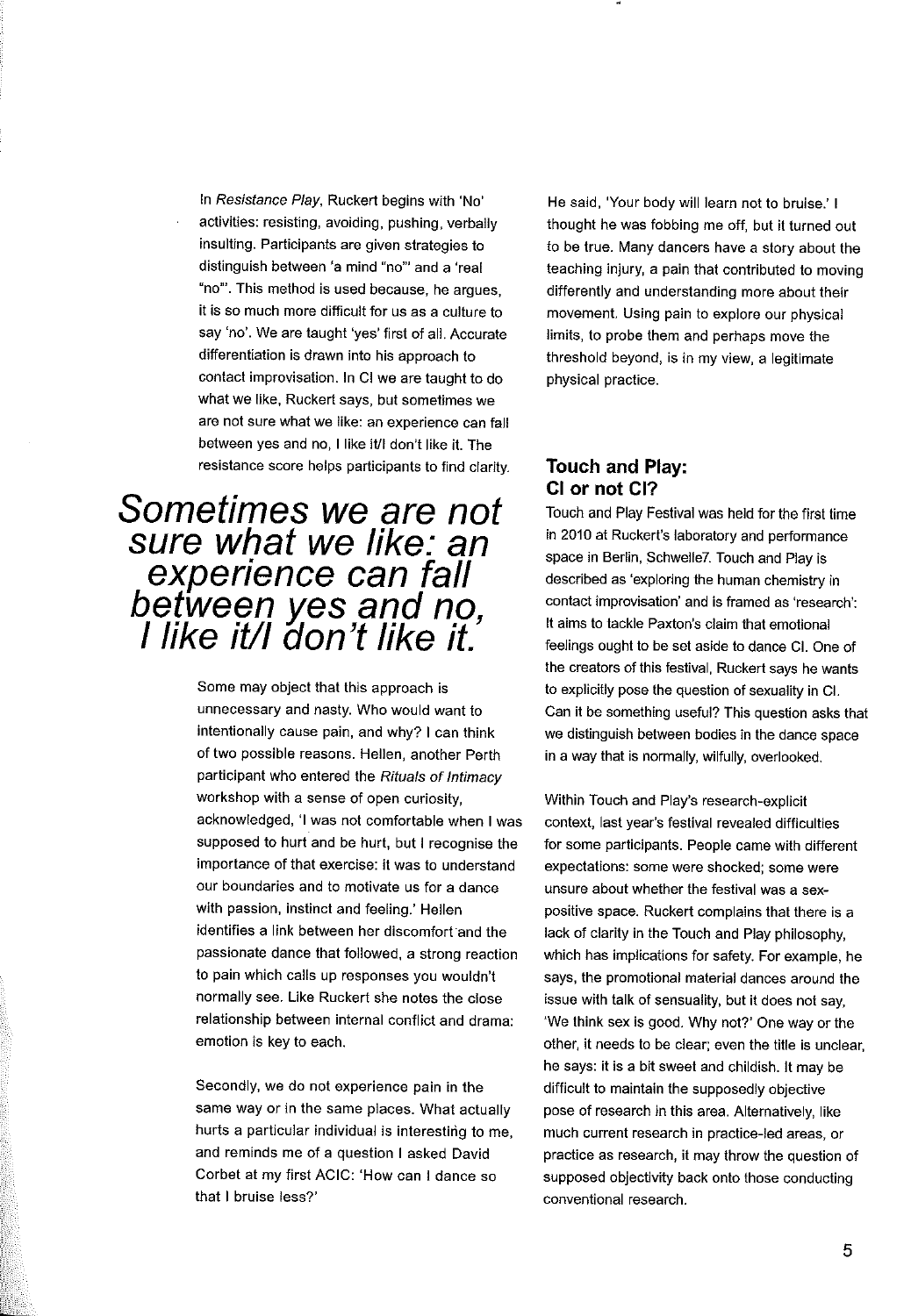Pash Galbavy, who wrote about her attitudes **towards the alternative views on emotion in**  Cl (<proximity> 9.2), points out in a personal communication that while they ensured the non-codified status of contact improvisation, the founders of the form have been slow to acknowledge the question of emotion in the dance that exists, even if just in shadow-form, for many **members of the contact improvisation community.** 

#### **The Cl jam and Cl in performance: future directions**

Ruckert describes CI jams as a variety of folk **dance, with a focus on social inclusivity and**  conflict avoidance. The jam observes rules and codes of behaviour and doesn't aim to evolve. It is not interesting as performance. Early demonstrations of Cl, on the other hand, were **very conscious of the audience experience, which**  is the North American tradition, says Ruckert. They were a display of technical skill, with frequent **eye contact and a conscious sense of showing.**  But now the form has started to stagnate, because it is so comfortable. 'This is not a problem just with Cl,' he says. 'I see it with tango and martial arts; it is often a question of resources. But it allows the corruption of the form, so now there needs to **be an evolution.' This position raises questions**  for the future of the social institution of the jam, and for contact improvisation methodology as it relates to performance.

# **Cl rules are useful and make jams safe places, where we pretend that sex and power don't exist.**

Ruckert says that CI rules are useful and make jams safe places, where we pretend that sex and power don't exist. At the same time, he warns, 'We should remember that Cl is a product of the 70s'. The veneer of equality, seen, for example, in the way everyone tends to dress the same way, obscures inequalities, such as that which exists between the strong and weak, and between those with greater and lesser experience. It is in this

space of asymmetrical power relations, he argues, that dramatic art is made.

Ruckert's critique of the contact improvisation jam draws a direct line from practice to performance. Performance is not the aim of most Cl jam participants, but perhaps Ruckert's preoccupation with what is interesting to watch can offer a useful analysis of Cl as a methodology. Agnes Michelet, director of STRUT dance, points out that artists are rarely thinking about therapy or social effects when making a work. 'Felix Ruckert creates works of art and his workshops and research fit into this. Occasionally this work will cross with **other, unforeseen territories, such as what we saw**  with the Bill Henson issue, so I think the debate [regarding art and social values] isn't settled', Michelet says.

#### **The artist and risk: creativity** vs. **therapy**

Before deciding to do Rituals of Intimacy, a member of the Perth Cl community wrote an open letter to STRUT dance: 'A number of us from the Perth contact community are concerned about what will happen to the safety of our jam space post this upcoming STRUT workshop. We are also concerned that people experiencing Cl for the first time through the Touch and Play philosophy may have a negative experience and therefore not pursue a curiosity for Cl that may have led to a greater involvement with the practice and hence contribute toward the growth of the practice in WA.' I do not share these concerns but the workshop was not well attended: was this because **others had similar worries?** 

I asked Agnes Michelet how she responded to these concerns, and to speculate about why STRUT's workshop did not attract more participants. She claims that factors linked to Ruckert's involvement with BDSM groups in Berlin triggered some fears which were not counterbalanced by the fact that his visit was sponsored by the Goethe lnstitut, the Australia Council and the partnership between STRUT and Critical Path. 'The question of risk is an important one,' Michelet claims. 'We took **seriously the concern expressed regarding risk to**  the dance community.'

### $<$ proximity>